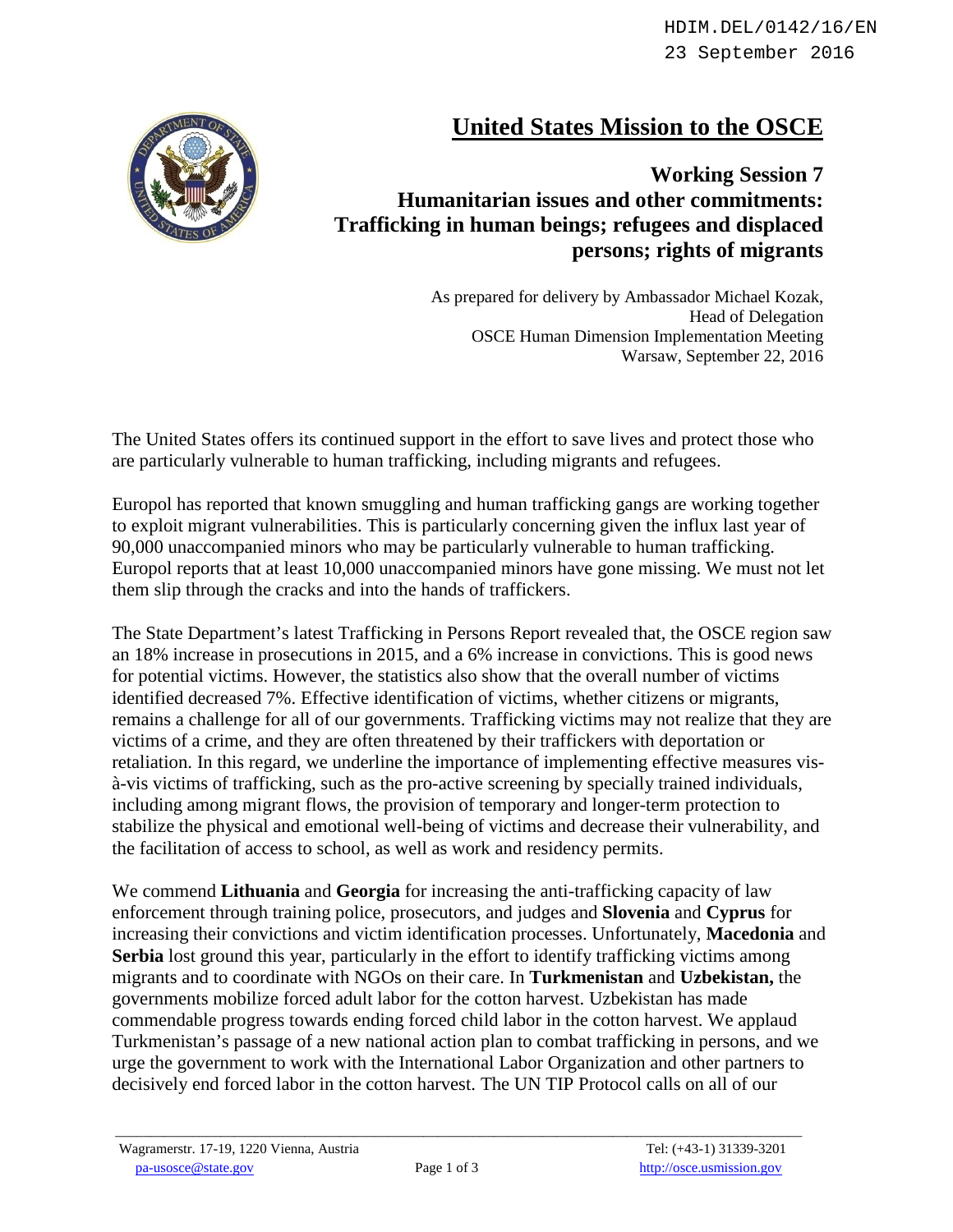governments to treat human trafficking as a crime. **Luxembourg** and **Poland** are examples of governments that are making significant efforts to combat trafficking but have consistently issued short and suspended sentences for trafficking crimes. To be effective in deterring this horrible crime, we must all strive to consistently hold perpetrators criminally accountable.

Constituting another human cost to the unnecessary conflict Russia fomented against Ukraine, nearly two million people in **Ukraine** remain displaced. These individuals are vulnerable to exploitation. Even under these difficult circumstances, we strongly encourage Ukraine to fund and fully implement its 2016-2020 anti-human trafficking plan and ensure that traffickers are prosecuted and receive sentences commensurate with their crimes. We avail ourselves of the opportunity to commend Ambassador Jabussynova, the OSCE Special Representative and Coordinator for Combatting Trafficking in Human Beings, for her initiative to raise awareness within the SMM about human trafficking.

**Russia** itself has yet to draft a national strategy or assign roles and responsibilities to government agencies to remedy the trafficking within its borders. We were disappointed to see that Russia does not offer any funding for trafficking victims' rehabilitation, and that its crackdown on civil society last year meant that even privately run shelters had to cease their care of victims. For the sake of Russian-citizen victims, as well as the Central Asian migrants and 20,000 North Korean laborers, we urge Russia's increased attention within its own borders.

While it is unfortunate that **Kosovo** is not at the table to discuss this vital transnational issue, something we feel OSCE member states must address without delay, we note that Kosovo is implementing protocols on combatting trafficking in persons, including forced labor, with Albania and Montenegro, and is negotiating a similar agreement with Macedonia. We urge that Kosovo be included in a table-top simulation of regional anti-TIP practitioners that will take place in Italy in November.

Those who face economic marginalization, including Roma and other minorities, are highly vulnerable to trafficking. We welcome the education effort undertaken by **Albania,** including during their "Anti-Trafficking Month" activities, prosecution by **Bosnia and Herzegovina** of a trafficking ring whose victims were Romani women and girls, the robust collaboration of the government and civil society to address trafficking in **Croatia**, and repatriation assistance by **Romania**.

The **German** Chairmanship of the OSCE is to be commended for addressing the prevention of trafficking in human beings for labor exploitation in supply chains, with a focus on public procurement, at a special OSCE conference in Berlin earlier this month. We support these efforts and hope that participating States will join to signal our collective efforts in outcome documents for the Ministerial in Hamburg. We commend the United Kingdom for being the first country in the world to require large corporations operating in the country to publish the steps they are taking to eradicate trafficking from their supply chains.

For our part, the U.S. government, as the largest single purchaser of goods and services in the world, bears a responsibility to ensure American tax dollars do not contribute to human

 $\_$  ,  $\_$  ,  $\_$  ,  $\_$  ,  $\_$  ,  $\_$  ,  $\_$  ,  $\_$  ,  $\_$  ,  $\_$  ,  $\_$  ,  $\_$  ,  $\_$  ,  $\_$  ,  $\_$  ,  $\_$  ,  $\_$  ,  $\_$  ,  $\_$  ,  $\_$  ,  $\_$  ,  $\_$  ,  $\_$  ,  $\_$  ,  $\_$  ,  $\_$  ,  $\_$  ,  $\_$  ,  $\_$  ,  $\_$  ,  $\_$  ,  $\_$  ,  $\_$  ,  $\_$  ,  $\_$  ,  $\_$  ,  $\_$  ,